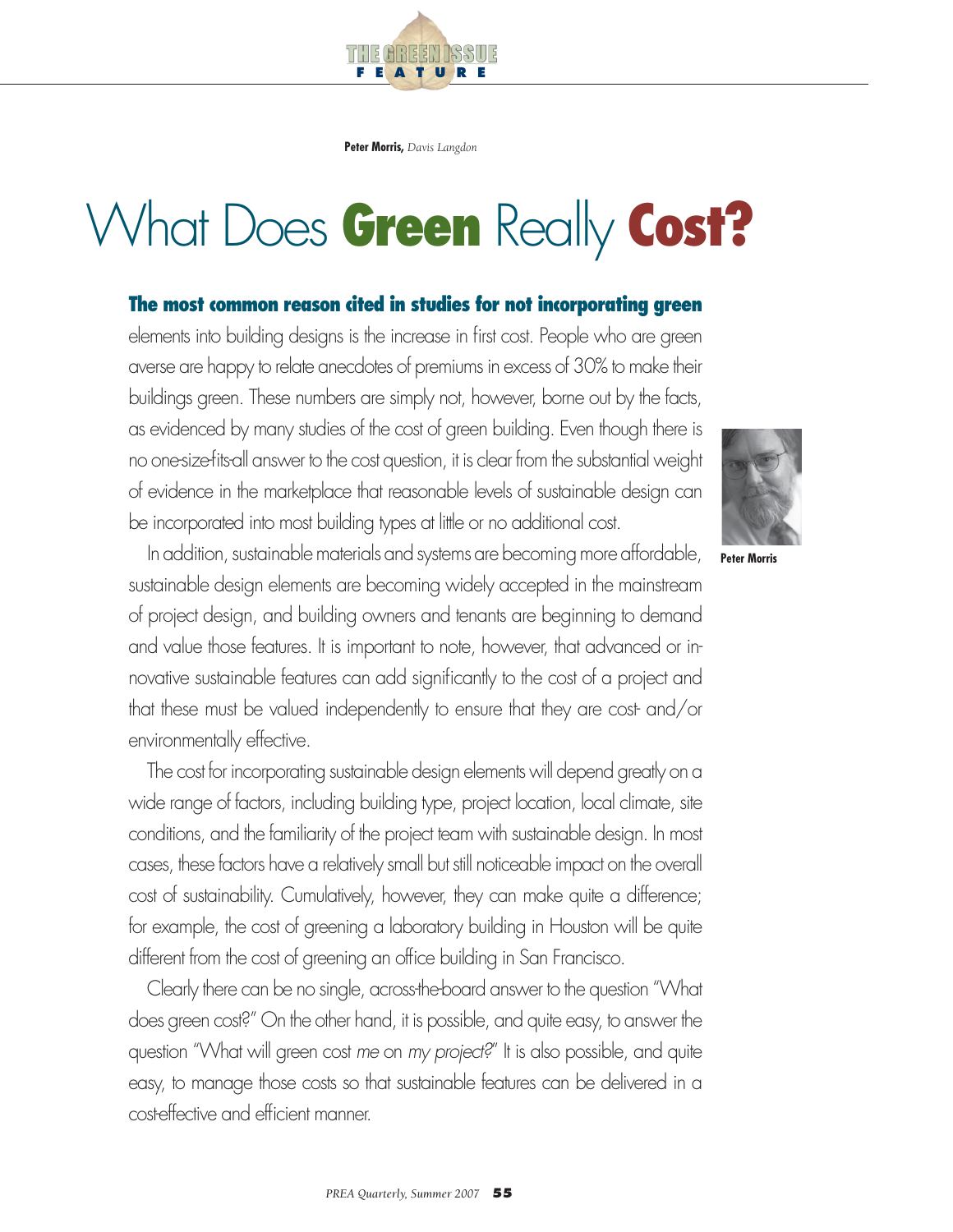

#### **How Green?**

The first step in the process is to set sustainability goals. Defining the level of green can be a challenge. The most widely used measure, at least in the United States, is the U.S. Green Building Council's Leadership in Energy and Environmental Design (LEED) rating system. This system has four levels—Certified, Silver, Gold, and Platinum that can be achieved by earning a series of points from five categories: Sustainable Sites, Water Efficiency, Energy and Atmosphere, Materials and Resources, and Indoor Environmental Quality. Points can also be earned for Innovation and Design Process.

Perhaps a measure of the success of the LEED system, which was developed to provide a common basis for measurement, is the recent proliferation of alternative systems, each seeking to address some perceived imbalance or inadequacy of the LEED system, such as the amount of paperwork, the lack of weighting of credits, or the lack of focus on specific issues. Among these alternative measures are broad-based approaches, such as Green Globes, and more narrowly focused measures, such as calculations of a building's carbon footprint or measurements of a building's energy efficiency (the ENERGY STAR rating).

All these systems are valid measures of sustainable design, but each reflects a different mix of environmental values, and each will have a different cost impact. It is therefore necessary for the building owner or investor to

# **Cost Studies**

### **"The Cost of Green Revisited: Reexamining the Feasibility and Cost Impact of Sustainable Design in the Light of Increased Market Adoption"**

#### *Lisa Matthiessen, Peter Morris, Davis Langdon, 2007*

#### http://www.davislangdon.com/USA/Research/ResearchFinder/2007-The-Cost-of-Green-Revisited

This update to the previous report ("Costing Green: A Comprehensive Cost Database and Budgeting Methodology") revisits the question of cost of green construction. The report updates original building cost comparisons and examines both a larger sampling of buildings and additional building types. The report concludes that projects continue to achieve LEED standards within their established budgets, despite the recent dramatic rise in overall construction costs.

#### **"The Cost & Benefit of Achieving Green Buildings"**

#### *Davis Langdon, 2007*

#### http://www.davislangdon.us/ANZ/Research/Research-Finder/Info-Data-Publications/Info-Data-Green-Buildings

This report assesses the cost of achieving specific levels of green (using the Australian Green Star system) by comparing the budgets of green buildings to similar non-green buildings and concludes that there is a 3% to 5% premium for a 5-Star building, with an additional 5% for a 6-Star building. The report notes that standards in the country have been set so that reaching 4 Stars is usually easily achievable.

#### **"Sustainability Offices"**

#### *Simon Rawlinson, Davis Langdon, 2007*

http://www.davislangdon.com/EME/Research/ResearchFinder/SustainabilityPublications/SustainabilityOffices\_Jan07

This is a cost study of an office building designed to meet a BREEAM Excellent rating. The report concludes that a 6% premium is due to sustainable design features for the building.

#### **"A Business Case for Green Buildings in Canada"**

#### *prepared for Industry Canada, 2005*

#### http://www.cagbc.org/uploads/A%20Business%20Case%20for%20Green%20Bldgs%20in%20Canada.pdf

This report focuses on initial and long-term financial implications of building green in Canada. It concludes that green buildings have a higher first cost, due to longer design times and use of "nonstandard" materials or systems, but that longterm cost benefits (money saved on energy, water, and so on) outweigh this first-cost premium.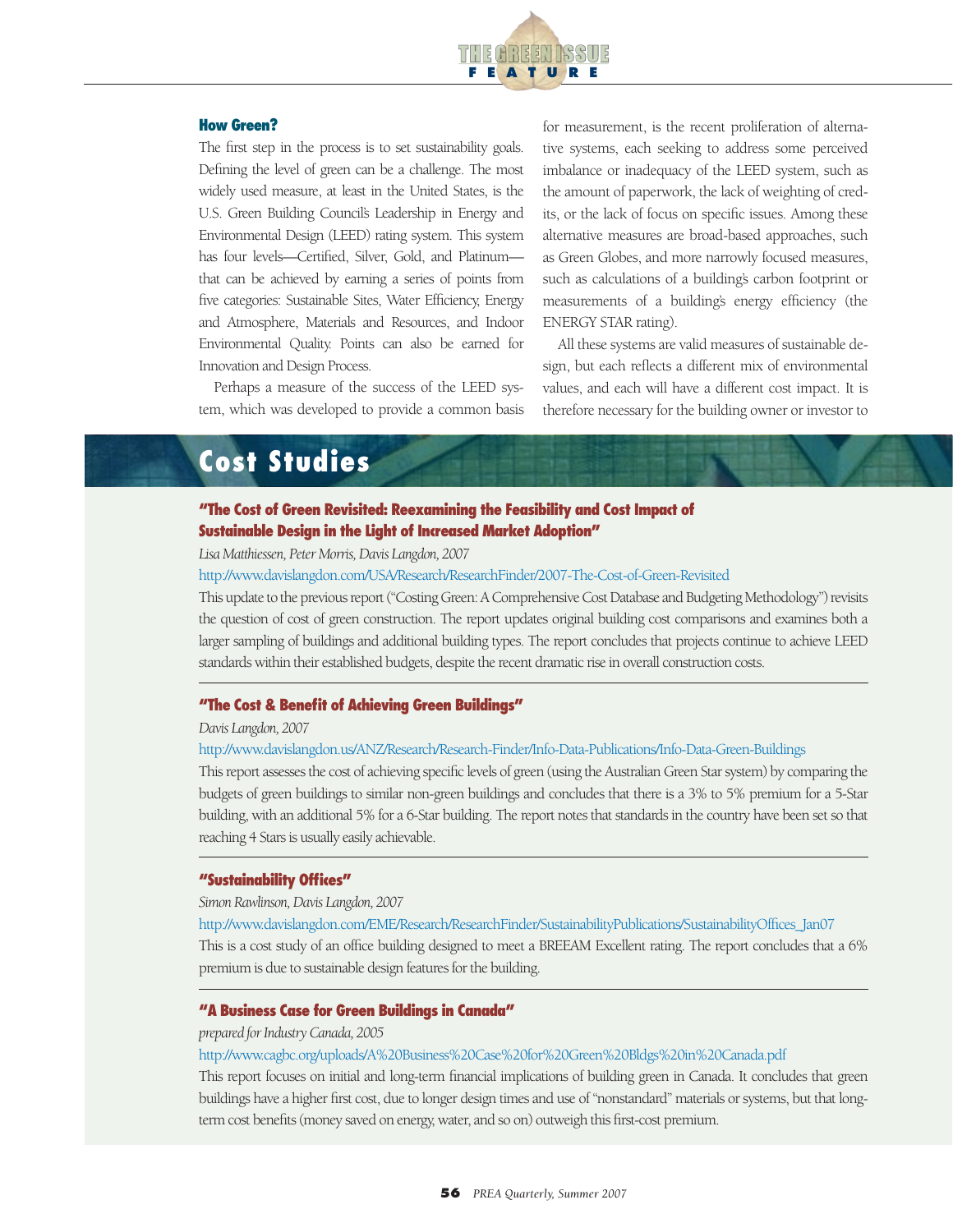choose the rating system and the success level that most closely matches his or her own value profile.

Clear goals are critical for managing the cost. It is not enough to simply state "We want our project to be green"; the values should be determined and articulated as early in the design process as possible and incorporated into the project at every stage during the delivery process so that all team members are on board with the specific green elements the project is meant to possess.

#### **How Committed?**

Once the sustainability goals have been defined, it is essential to integrate them into the design and to integrate the design team so that the building elements can work together to achieve those goals. Buildings can no longer be broken down and designed as an assemblage of isolated components. The building skin and the interior space planning contribute to energy performance, lighting density, and indoor air quality as much as the mechanical and electrical systems do. Materials and finish selections can affect air quality, lighting, and energy loads. If the components are designed independently, there is likely to be redundancy or conflict between the systems. Integrated design is one of the most effective factors in delivering cost-efficient green buildings.

Integrating the construction team into the project team is also highly desirable. Many sustainable design features can be defeated or diminished by poor construction practices.

#### **"Managing the Cost of Green Buildings"**

*G. Syphers, et al., Kema, 2003*

http://www.ciwmb.ca.gov/greenbuilding/Design/ManagingCost.pdf

This report focuses on managing costs for greening public buildings in California. It concludes that in California, new state construction projects should be able to reach at least LEED Silver within available budgets.

#### **"Costing Green: A Comprehensive Database and Budgeting Methodology"**

*Lisa Matthiessen, Peter Morris, Davis Langdon, 2004*

http://www.davislangdon.us/USA/Research/ResearchFinder/2004-Costing-Green-A-Comprehensive-Cost-Database-and-Budgeting-Methodology

This comprehensive assessment of the cost of green uses several different methodologies, including comparing original budget to final budget and comparing green buildings to non-green buildings of similar type and use. The report also includes a point-by-point assessment of the cost premiums associated with LEED.

#### **"LEED Cost Study"**

*prepared for the U.S. General Services Administration, 2004*

#### http://www.wbdg.org/newsevents/news\_040105.php

This study, commissioned by the GSA to estimate costs for greening new federal building construction, focuses especially on two building types: federal courthouses and office buildings. A baseline cost for each building type was established as well as cost impacts resulting from any modifications to bring the design into LEED compliance above and beyond what is required by the GSA. The study concludes that cost premiums could range from about 1% to 8%, depending on the level of LEED achieved.

# **"The Costs and Financial Benefits of Green Buildings: A Report to California's Sustainable Building Task Force"**

*Greg Kats, Capital E, 2003*

#### http://www.ciwmb.ca.gov/greenbuilding/Design/CostBenefit/Report.pdf

A number of recently constructed green buildings were assessed to determine financial benefits as well as initial costs. The report compares original budgets to completed budgets to calculate the green premium and concludes that green adds, on average, about 2% to the original cost of a building. LEED was used as the measurement of green.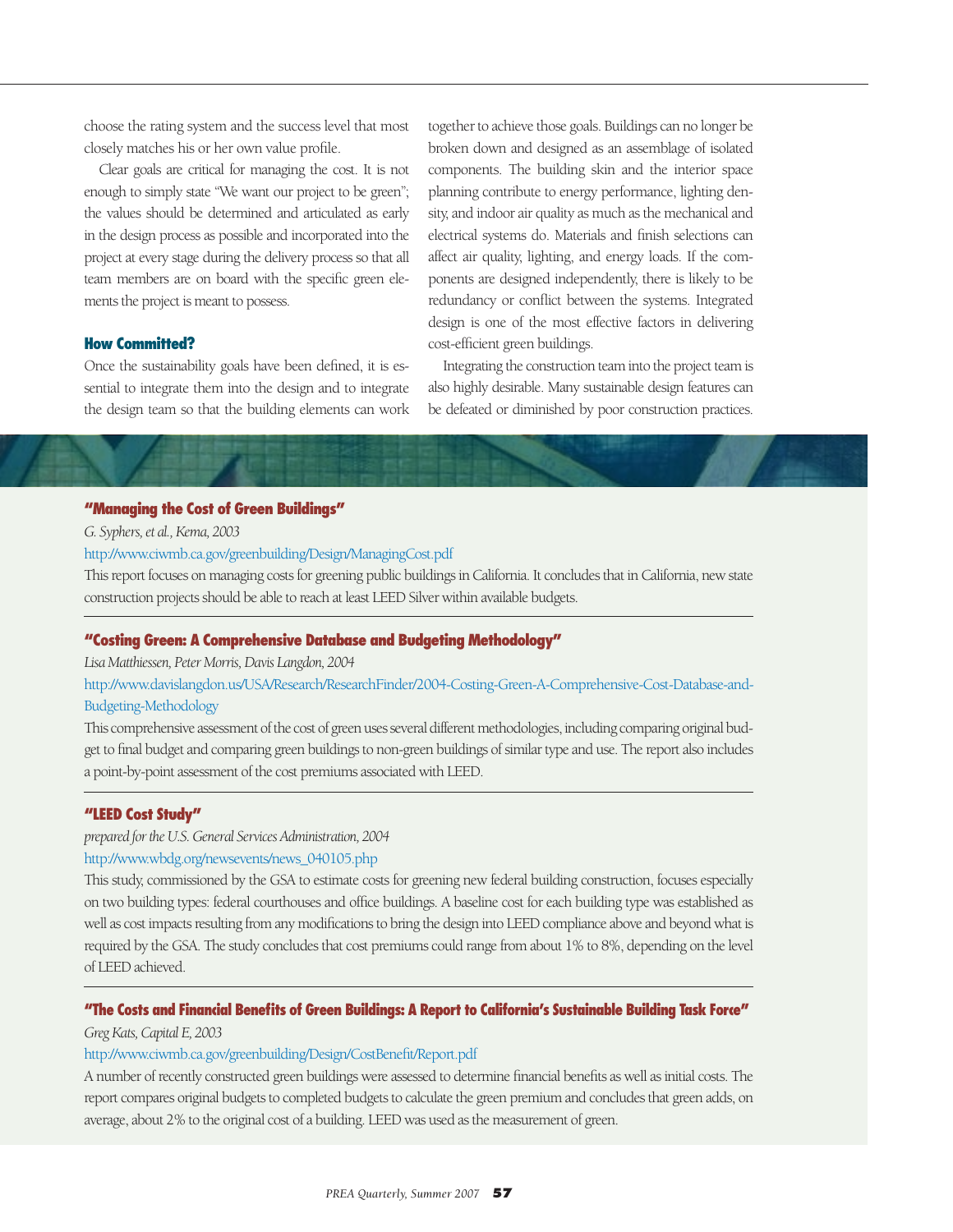



For example, inattention to sealing or flashing details can dramatically decrease energy performance of the envelope, and poor material handling and site cleanup can create future indoor environmental quality problems. In some cases, the site shortcomings are simply due to a lack of training or understanding by site operatives; at other times, the problems can arise when a design team does not understand the difficulties of site conditions or when developing details or requirements are not practical. Many such problems can be eliminated by engaging the construction team, including subcontractors and site operatives, in the design and procurement process.

The integrated team should also include building users and operators wherever possible. These are the people who will have to live with the design decisions for many years. Sustainable features that require specialized maintenance or sophisticated operation are often bypassed or overridden by building occupants or managers. There are many examples of buildings designed with high levels of "daylighting" where tenants have covered over windows and turned on electric lights because they perceive the space to be too bright.

Similarly, building users have taken over shower facilities intended for bicycle commuters to use for office storage, and building maintenance staff members have overridden energy management controls because they find them too complicated to use. Engaging with the users and operators during the design process can lead to better designs and a better understanding by the users of the function of the sustainable features.

#### **How Much?**

Having set the goals and incorporated them into the design and construction process, there is still the question of what the sustainable features will cost. Underlying this question, however, is another question: "Compared to what?" In many cases, this question is left unasked or is undefined.

The most common comparison, at least in anecdotal reporting, is comparing the cost of the green project with the original project budget or the original anticipated cost of the project: "The final project cost me this much; I originally thought it would cost that much; the difference must be what I spent on making it green." Clearly, this approach has two substantial problems: It assumes the original budget was adequate in the first place, and it assumes that no other changes or enhancements were made. Nevertheless, this is a widely used methodology and is found in many of the studies of the cost of green projects. It can also be viewed as the ultimate measure of affordability because the budget, if properly set, represents the cost-value breakpoint of the project.

Another concern with this approach is that very rarely will projects report coming in under budget. The range of reported costs, therefore, typically runs from no added cost to some added cost, the result of which is that the reported cost premiums are always positive. In addition, statistically, the distribution is very skewed, with a large number of projects reporting zero or very low premiums, and a small number reporting much larger premiums, up to 10%. This means that the average (mean) cost premium is typically higher than the cost premium for the average project (median). The averages are also very sensitive to changes in the population of buildings studied. Because many of the studies are based on relatively small populations, the averages must be viewed as indicative, not conclusive.

Most of the studies that use this methodology report average green premiums in the range of 1% to 2% to achieve a moderate level of sustainable design, generally equivalent to a LEED Silver rating. Higher levels of sustainability are usually linked to higher green premiums, although the small